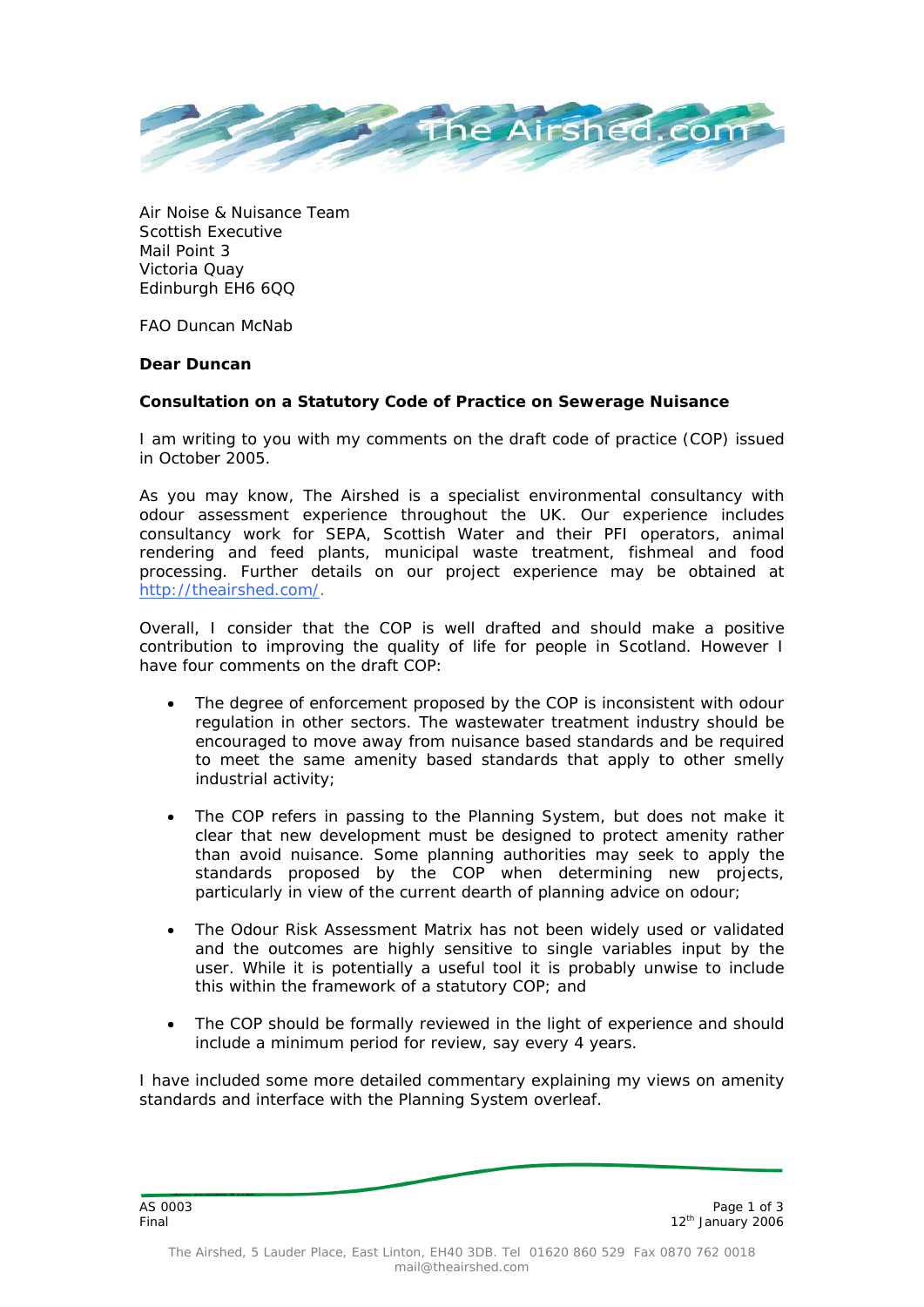### *Nuisance or Amenity*

The wastewater treatment industry should be encouraged to move away from the concept of nuisance avoidance and move towards promoting standards that protect amenity. The wastewater treatment industry now enjoys a privileged position compared to other smelly industries such as animal rendering plant, animal feeds plants and odour from WWTW associated with some industrial plants. I can't think of a good reason why this privileged position should continue indefinitely.

Since the introduction of the Environmental Protection Act 1990, the operators of Part A and Part B industrial processes have been obliged to ensure that their process emissions should not cause offensive odour at or beyond the site boundary as perceived by an authorised inspector. More recently these odour standards have been extended by the Pollution Prevention and Control Regulations to include larger food processing plants and intensive livestock units. This type of requirement has been tried and tested in the courts of both Scotland and England.

In my opinion it is unreasonable for government to propose less rigorous regulation for operations effectively under its own control. The odour standards that apply to most odorous industrial processes within the private sector should also apply to urban wastewater treatment works.

The effectiveness of the COP would be greatly enhanced if "no offensive odour" were an explicit requirement.<sup>[1](#page-1-0)</sup> In some cases it may be more appropriate to consider applying a receptor based standard, rather than a site boundary standard. Alternatively the COP should be based on the aim of avoiding "reasonable cause for annoyance" as proposed by current IPPC Odour Guidance. $2$ 

It may be unrealistic to expect the industry to adopt an amenity protection based approach immediately and it would be prudent to allow for a period of at least 5 years to allow the industry to adjust to this regime.

### *Interface with the Planning System*

The major upgrading of works over the last decade has in many cases either failed to meet public expectations or created new odour conflicts. The industry missed an opportunity at some sites to reduce odour, partly due to the inherent difficulties in assessment, uncertainty in odour quantification, poor Environmental Impact Assessment practice and lack of technical understanding of the issues by planning authorities.

The COP only briefly discusses how the planning process may be used to control odour from new WWTW through the use of appropriate planning conditions. The approach in Scotland as adopted by Planning Authorities, Water Authorities and their consultants has varied widely in the past. There are many cases in Scotland where the Environmental Statements for new or substantially enlarged WWTW appear to have significantly underestimated the likely odour impacts.

 $\overline{a}$ 

<span id="page-1-0"></span><sup>&</sup>lt;sup>1</sup> In 1998 the Scottish High Court found in favour of "no offensive odour" type of condition in the case SEPA took against Seed Crushers (Scotland). The Court found that "The condition laid down a standard which was ascertainable, and the officer's view was "a way of verifying, readily but not

<span id="page-1-1"></span>conclusively, whether the standard has been met."<br><sup>2</sup> Environment Agency October 2002 Technical Guidance Note H4. Horizontal Guidance for Odour.